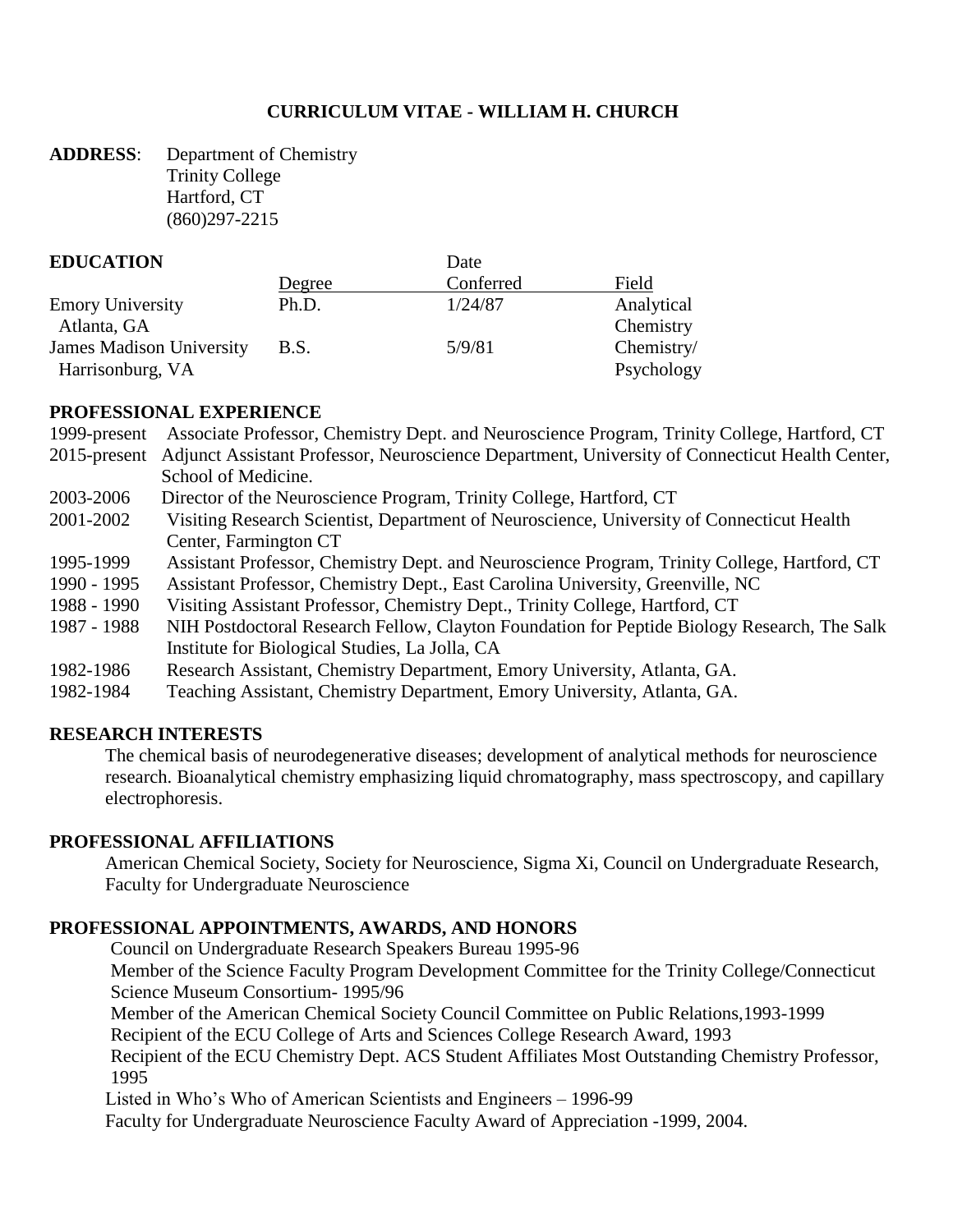#### **PUBLICATIONS CO-AUTHORED WITH UNDERGRADUATES**

- 1. Grant, T.A., Carroll, R.G., Church, W.H., Henry, A., Prasad, N.H., Adel-Rahman, A.A., and Allison, E.J., Jr., Environmental Temperature Variations Cause Degradations in Epinephrine Concentration and Biological Activity, *American Journal of Emergency Medicine* **12** (1994) 319-322.
- 2. Church, W.H., Hu, S.S., and Henry, A.J., Thermal Degradation of Injectable Epinephrine, *American Journal of Emergency Medicine* **12** (1994) 306-309.
- 3. Church, W.H., Lee, C.S., and Dranchak, K.M., Capillary Electrophoresis of Glutamate and Aspartate in Rat Brain Dialysate: Improvements in Detection and Analysis Time Using Cyclodextrins *J Chrom B, Biomed Appl* **700** (1997) 67-75
- 4. Church, W.H. and Rappolt, G. Nigrostriatal Catecholamine Metabolism is Altered by Purine Enzyme Inhibition, *Exp. Brain Res.* **127** (1999) 147-150.
- 5. McGovern,R.A. and Church W.H., The Role of N-methyl-D-aspartate Receptors in MPP<sup>+</sup> Toxicity in Murine Cell Cultures, *J. Behav. Neurosci. Res.* **1** (2003), 13
- 6. Garritt, J.L. and Church W.H., Monomeric and Polymer β-cyclodextrins Impart Unique Separation Effects When Used As Buffer Modifiers in Capillary Zone Electrophoresis, *J. Undergrad. Chem. Res.* **1** (2007), 41- 46.
- 7. Church, W.H., Adams, R.E and Wyss, L.S., Ketogenic diet alters dopaminergic activity in the mouse cortex, *Neurosci. Lett.* **571** (2014) 1-4.

*underline denotes undergraduate author*

# **OTHER PUBLICATIONS**

- 1. Sabol, K.E., Neill, D.B., Wages, S.A., Church, W.H., and Justice, J.B., Jr., Dopamine Depletion in a Striatal Subregion Disrupts Performance of a Skilled Motor Task in the Rat. *Brain Research* **335** (1985) 33-43.
- 2. Wages, S.A., Church, W.H., and Justice, J.B., Jr., Sampling Considerations for On-line Microbore Liquid Chromatography of Brain Dialysate. *Analytical Chemistry* **58** (1986) 1649-1656.
- 3. Church, W.H., Sabol, K.E., Justice, J.B., Jr. and Neill, D.B., Striatal Dopamine Activity and Unilateral Barpressing in Rats. *Pharmacology, Biochemistry, and Behavior* **25** (1986) 865-871.
- 4. Church, W.H. and Justice, J.B., Jr., Rapid Determination of Extracellular Dopamine In Vivo, *Analytical Chemistry* **59** (1987) 712-716.
- 5. Church, W.H., Justice, J.B., Jr. and Neill, D.B., Detecting Behaviorally Relevant Changes in Extracellular Dopamine with Microdialysis. *Brain Research* **412** (1987) 397-399.
- 6. Church, W.H., Justice, J.B., Jr. and Byrd, L.D., Extracellular Dopamine in Rat Striatum Following Uptake Inhibition by Cocaine, Nomifensine, and Benztropine *European Journal of Pharmacology* **139** (1987) 345- 348.
- 7. Church, W.H. and Justice, J.B., Jr., On-line Smallbore Chromatography for Neurochemical Analysis of the Brain, in Advances in Chromatography Vol. 28 J.R. Giddings, ed. (1989) 165-194.
- 8. Ward, V.L., McGinty, J.F., Church, W.H., Iron(III) Chloride Injection Increases Nigral Uric Acid in Guinea Pig. *NeuroReport* **4** (1993) 787-790.
- 9. Church, W.H. and Ward, V.L., Uric Acid is Reduced in the Substantia Nigra in Parkinson's Disease: Effect on Dopamine Oxidation. *Brain Research Bulletin* **33** (1994) 419-425.
- 10. Church, W.H. and Ward, V.L., Uric Acid is Reduced in the Substantia Nigra in Parkinson's Disease:Effect on Dopamine Oxidation. abstracted in *Parkinson/Alzheimer Digest*, December 1994.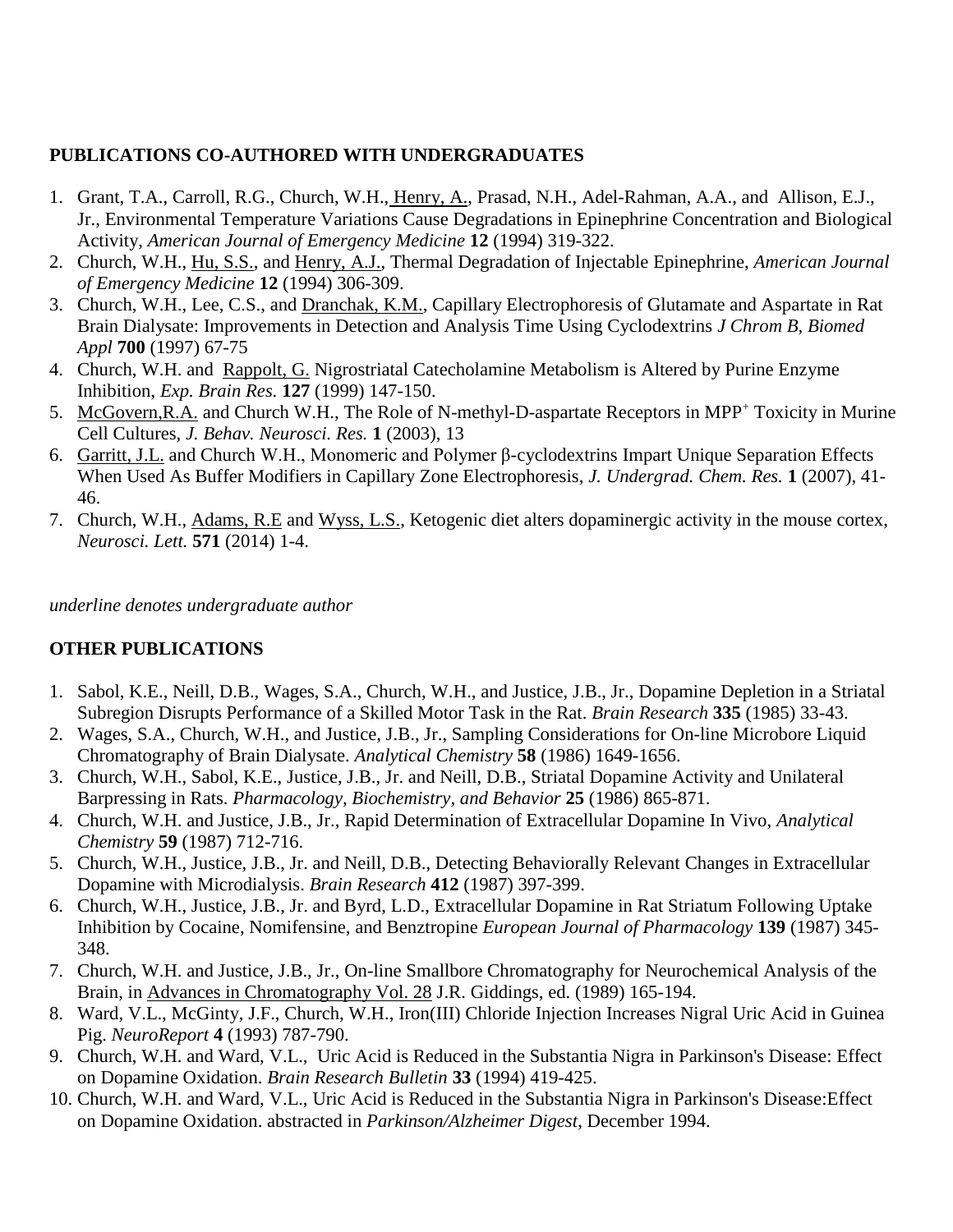- 11. Church, W.H. and Yung, T.F. Changes in Uric Acid During Acute Infusion of MPP<sup>+</sup>, 6-OHDA, and FeCl<sub>3</sub>: A Microdialysis Study in the Substantia Nigra of the Guinea Pig , *Molecular and Chemical Neuropathology* **27** (1996) 131-144.
- 12. Church, W.H. and Chiang, Hui-Ti, Characterization and quantification of organic anions with capillary zone electrophoresis using direct and indirect detection, *Journal of Capillary Electrophoresis*, **4** (1997), 261-268.
- 13. Church, WH, Bronzino, JD, Kehoe, P and Hendriks, R, Monitoring amino acids in the hippocampus of awake behaving animals during LTP: Is it relevant to elucidating a mechanism for learning? In *Monitoring Molecules in Neuroscience*; Rollema, H., Abercrombie, E., Sulzer, D., Zackheim, J., Eds.; The State University of New Jersey: Newark, 1999
- 14. WH Church and SH Hewett, "The Relationship Between NMDA Receptor Expression and MPP<sup>+</sup> Toxicity in Cultured Dopaminergic Cells", *J Neurosci Res* **73** (2003) 811-817.
- 15. Church WH, Column Chromatography Analysis of Brain Tissue: An Advanced Laboratory Exercise for Neuroscience Majors, *Journal of Undergraduate Neuroscience Education (JUNE)*, (2005) **3**(2):A36-A41
- 16. Church, WH, Doc on the Cape: Reflections of a Prehealth Advisor Patient, *The Advisor: The Journal of the National Association of Advisors for the Health Professions* **29** (2009) 36.

#### **TEXTBOOKS REVIEWED**

The World of Chemistry, 2nd edition, - 1995 Chemistry: A World of Choices, 1st edition, Kelter, Carr and Scott - 1997 Modern Analytical Chemistry by David Harvey, McGraw Hill, 2000

#### **JOURNAL REFEREE**

Journal of Microcolumn Separations Brain Research Bulletin Analytical Chemistry Journal of Neural Transmission Neurology Journal of Neuroscience Research Neuroscience Letters

#### **GRANTS REVIEWER**

National Institute of Environmental Health Sciences James D. Watson Investigator Program, New York Science, Technology and Academic Research (NYSTAR) Faculty for Undergraduate Neuroscience – Undergraduate Research Travel Award

#### **GRANTS AWARDED**

External Burroughs Wellcome Company American Chemical Society National Science Foundation **National Institutes of Health - AREA Research Corporation North Carolina Biotechnology Center Donaghue Medical Research Foundation American Chemical Society - Project SEED Undergraduate Research Fellowship – Pfizer Global Research and Development and the Connecticut Business and Industry Association (CBIA) Howard Hughes Medical Institute Summer Research Associate Program**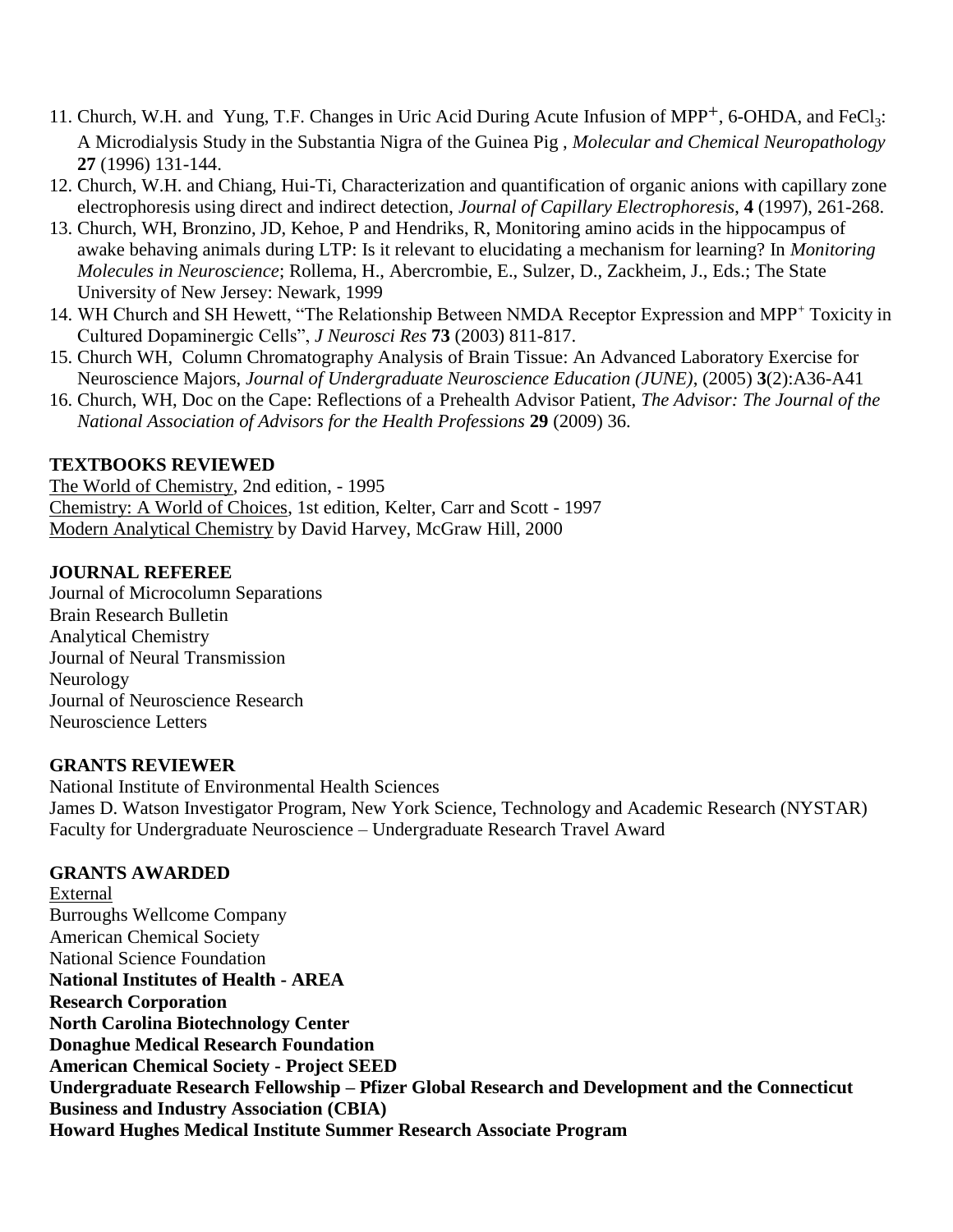# **Consortium for High Achievement and Success (CHAS)**

Internal East Carolina University **Trinity College**

Awards in bold involved undergraduate research/teaching components

#### **PROFESSIONAL PRESENTATIONS WITH UNDERGRADUATE CO-AUTHORS**

- 1. "Functional Relationships Between Ascorbic Acid and Uric Acid", W.H. Church\* and **J.D. Henderer**, presented at AAAS Annual Meeting, New Orleans, LA, Feb. 1990.
- 2. "Functional Relationships Between Ascorbic Acid and Uric Acid", W.H. Church and **J.D. Henderer**\*, presented at 199th ACS National Meeting, Boston, MA, April, 1990.
- 3. "Optimization of Dynamic FAB Parameters for Determination of Enkephalins Using LC-MS", W.H. Church\* and **B. Lincoln**, presented at the 201st National American Chemical Society Meeting, Atlanta GA, April 1991.
- 4. "Identification of an Unknown Compound Observed in Injectable Epinephrine Solutions Following Cyclical Heating, Susan S. Hu and WH Church\*, presented at the special "ACS National Undergraduate Research Poster Session", 205th National Meeting of the American Chemical Society, Denver, CO, March 1993.
- 5. "Effects of Constant Heating vs Cyclical Heating on the Degradation of Injectable Epinephrine Solutions Using Reversed-Phase HPLC with Electrochemical and Photodiode Array Detection, Anthony Henry\* and WH Church, presented at the special "ACS National Undergraduate Research Poster Session" 205th National Meeting of the American Chemical Society, Denver, CO, March 1993
- 6. "HPLC-Electrochemical Detection of Iron-catalyzed Dopamine Oxidation with Various Iron Chelators:, C.A. Respess\* and W.H. Church, presented at the 1993 Meeting-in-Miniature, Dept. of Chemistry, ECU, November 1993
- 7. "Use of Cyclodextrins in Capillary Electrophoresis as Fluorescence Signal Enhancers of NDA-CN derivatized Amino Acids", W.H. Church\*,C.S. Lee, and **K.A. Dranchak**, presented at the 212th National Meeting cof the American Chemical Society, New Orleans, LA, March 1996.
- 8. "Capillary Electrophoresis of Glutamate and Aspartate in Brain Dialysate: Improvements in Detection and Migration Time Using Cyclodextrins" W.H. Church\*, C.S. Lee, and **K.A. Dranchak**, presented at the Society for Neuroscience Annual Meeting, Washington D.C. Nov. 1996
- 9. "Capillary Electrophoresis of NDA/CN Derivatized Amino Acids **Jenniffer Garritt**\* and W.H. Church, presented at the 27<sup>th</sup> ACS Northeast Regional - Saratoga Springs, NY, June 1997
- 10. "A Protocol for the Manipulation of Uric Acid in the Guinea Pig Brain" **Gabrielle Rappolt**\* and W.H. Church, presented at the Eastern Colleges Science Conference - Central Connecticut State Univ., April 1997
- 11. "Simultaneous Hippocampal Microdialysis and Electrophysiological Measures from Behaving Rats" - J.D. Bronzino, P. Kehoe, W. Church, **V. Watson, Y. King** - presented at the Society for Neuroscience Annual Meeting, New Orleans, LA. Oct. 1997
- 12. "Capillary Electrophoresis of NDA/CN Derivatized Amino Acids **Jenniffer Garritt**\* and W.H. Church, presented at the Eastern Colleges Science Conference - Central Connecticut State Univ., April 1997
- 13. "A Protocol for the Manipulation of Uric Acid in the Guinea Pig Brain" **Gabrielle Rappolt**\* and W.H. Church, presented at the 1st Annual Northeast Undergraduate/graduate Research on Neuroscience Conference - Trinity College, Hartford, CT, May 1997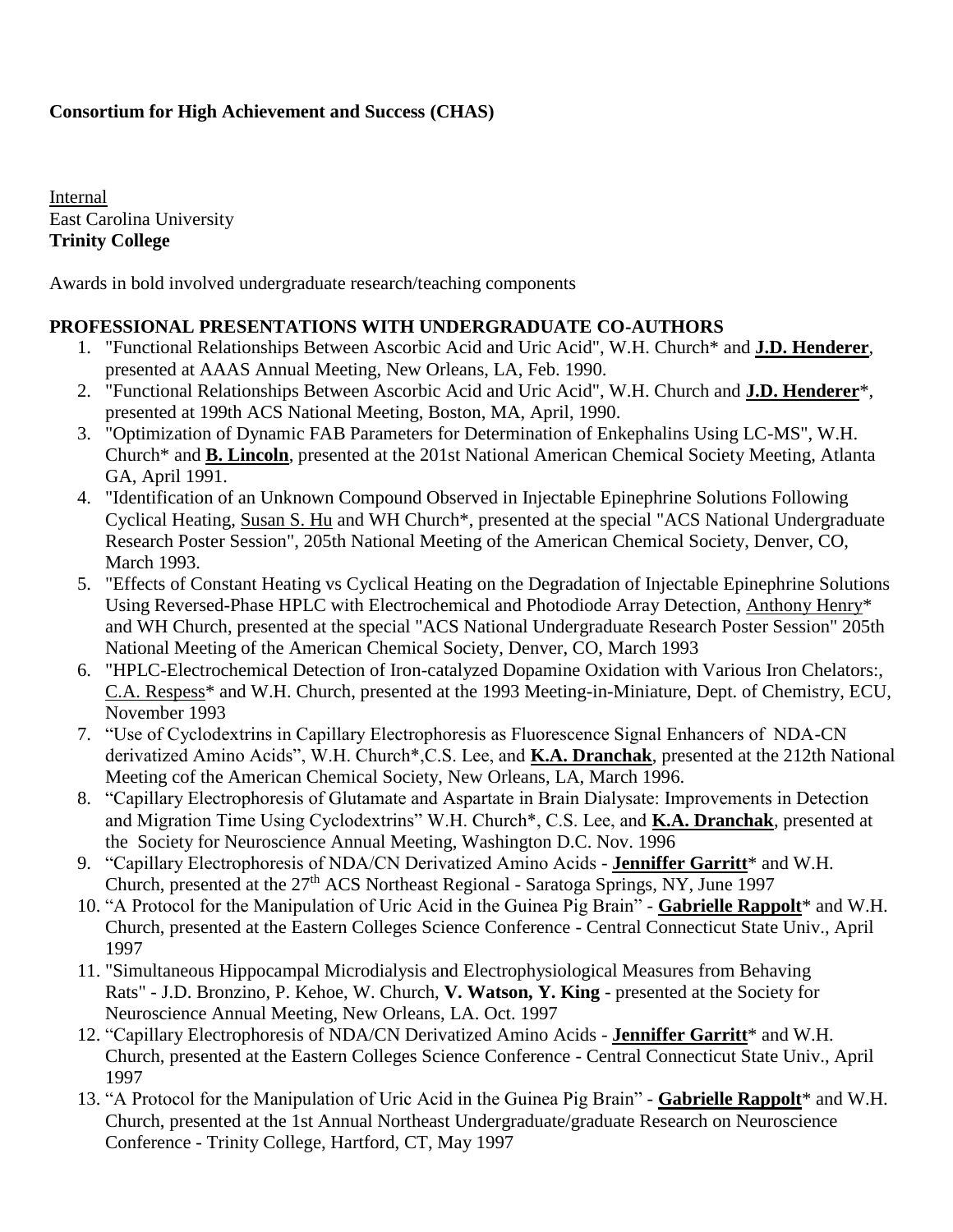- 14. "Capillary Electrophoresis of NDA/CN Derivatized Amino Acids **Jenniffer Garritt**\* and W.H. Church presented at the 1st Annual Northeast Undergraduate/graduate Research on Neuroscience Conference - Trinity College, Hartford, CT, May 1997
- 15. "A Protocol for the Manipulation of Uric Acid in the Guinea Pig Brain" W.H. Church\*, **G. Rappolt**, and **R.Goldsmith**, presented at the Society for Neuroscience Annual Meeting, New Orleans, LA. Oct. 1997
- 16. "Complexation Mechanisms of Beta-cyclodextrins as separation modifiers in capillary electrophoresis" **J.L. Garritt\*** and W. H. Church, presented at the I.M. Kolthoff Enrichment Awards in Analytical Chemistry, 217th American Chemical Society National Meeting, Anaheim, CA March, 1999.
- 17. "Capillary Electrophoresis and Characterization of beta-cyclodextrin Complexes" **J.L. Garritt\*** presented at the Connecticut Valley Section- ACS Undergraduate Research Symposium, Wesleyan University, Middletown CT, April 17, 1999
- 18. "Effects of purine enzyme inhibitors on monoamine oxidase activity" **D. Machado\*** and W.H. Church, presented at the 3rd Annual Conference of the North East Under/graduate Research Organization for Neurosciences, Trinity College, Hartford, CT May 1, 1999
- 19. "Investigations into the cause of Parkinsons Disease using a guinea pig animal model" **A. Orr\* W.Yorns** and W.H. Church, presented at the 3rd Annual Conference of the North East Under/graduate Research Organization for Neurosciences, Trinity College, Hartford, CT May 1, 1999
- 20. "Comparative Neurochemical Effects of Purine Enzyme Inhibition and MPTP Administration on Nigrostriatal Subregions in the Adult Guinea Pig", **A. Orr\* W.Yorns** and W.H. Church, presented at the 219th National Meeting of the American Chemical Society, San Francisco, CA March 2000
- 21. "Free and Polymer Beta-Cyclodextrin Buffer Modifiers in Capillary Zone Electrophoresis: Effect of Applied Potential on Separation Characteristics" **S. White\*** and W.H. Church, presented at the Connecticut Valley Section/American Chemical Society Undergraduate Research Symposium, St. Joseph College, Hartford, CT, April 29, 2000
- 22. "Comparative Effects of Purine Enzyme Inhibition and MPTP Treatment on Nigrostriatal Catecholamine Metabolism" **A. Orr\*** and W.H. Church, presented at the Connecticut Valley Section/American Chemical Society Undergraduate Research Symposium, St. Joseph College, Hartford, CT, April 29, 2000
- 23. "Comparative Effects of MPTP and Purine Enzyme Inhibition on Catecholamine Neurochemistry" **A. Orr\***, **W. Yorns**, and W. Church, Northeast Regional Meeting of the American Chemical Society, University of Connecticut, June 19, 2000
- 24. "Uric Acid Depletion Mimics MPTP Effects on Dopamine Metabolism in the Substantia Nigra of the Guinea Pig" W.H. Church, **A. Orr**, **W. Yorns\*** Society for Neuroscience Annual Meeting, New Orleans, LA. Nov. 5 2000
- 25. Projections from the Marginal Shell of the Anteroventral Cochlear Nucleus to the Superior Olivary Complex: Axonal Courses and Morphologies, **Duarte G. Machado\***, D.Kim and W.H. Church, presented at the 5<sup>th</sup> Annual Conference of N.E.U.R.O.N, Wellesley College, Wellesley MA, April 28, 2001
- 26. Effect of Urate Depletion on Nigrostriatal Amino Acids in MPTP-treated Guinea Pigs, **William Yorns\*** and W.H. Church, presented at the 5<sup>th</sup> Annual Conference of N.E.U.R.O.N, Wellesley College, Wellesley MA, April 28, 2001
- 27. **McGovern RA\*** and Church, WH, The Role of N-methyl-D-aspartate Receptors in 1-methyl-4 phenylpyridinium ion (MPP<sup>+</sup>) Toxicity in Murine Cell Cultures, presented at the 7<sup>th</sup> Annual Conference of North East Under/graduate Research Organization for Neuroscience (NEURON), Wheaton College, May 3, 2003
- 28. **Bosy L<sup>\*</sup>** and Church, WH, Detection of Dopamine in Cell Cultures, presented at the 8<sup>th</sup> Annual Conference of North East Under/graduate Research Organization for Neuroscience (NEURON), Wheaton College, May 2, 2004
- 29. **Cuzzone DA\*, McGovern RA** and Church, WH, The Role of N-methyl-D-aspartate Receptors in 1-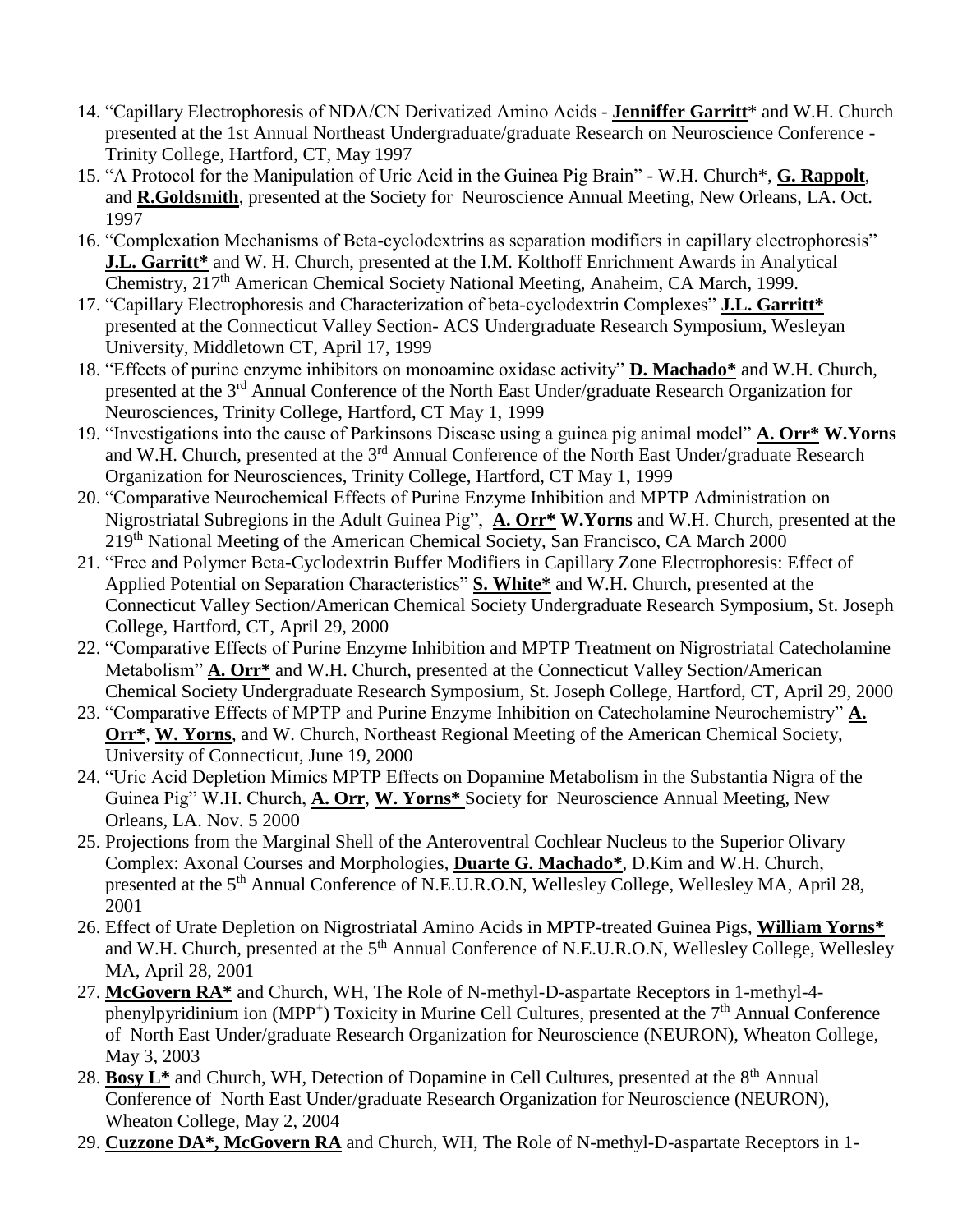methyl-4-phenylpyridinium ion (MPP<sup>+</sup>) Toxicity in C57Bl/6 Murine Cell Cultures, presented at the 8<sup>th</sup> Annual Conference of North East Under/graduate Research Organization for Neuroscience (NEURON), Wheaton College, May 2, 2004

- 30. **Bee ER\*** and Church, WH, Method Development for Monitoring Glutamate in Cell Culture Media via Capillary Electrophoresis and a Fluorescein Probe, presented at the 8th Annual Conference of North East Under/graduate Research Organization for Neuroscience (NEURON), Wheaton College, May 2, 2004
- 31. Lennington JB, Papanikolaou D, Figueriedo C, **Bosy L**, Church WH, Salamone JD, and Conover JC Embryonic versus adult neural stem cells: Comparison of in vitro dopaminergic neurogenesis, presented at the International Society for Stem Cell Research Annual Meeting. Boston, MA June 2004.
- 32. **Cuzzone, D\***. **McGovern, R**., and Church, WH. NMDA Receptor Expression and Involvment in MPP<sup>+</sup> Toxicity in C57Bl/6 Mouse Ventromesencephalon Cell Cultures, presented at the 34th Annual Meeting of the Society for Neuroscience, San Diego CA, October 25, 2004.
- 33. **Mullin, AP\*** and Church, WH, Prostoglandin E2 Reduces Rotenone-induced Apoptosis in SH-SY5Y Cells, presented at the North East Under/graduate Research Organization for Neuroscience Annual Meeting, Simmons College, Nov. 8, 2008
- 34. **Mansoory SS\* , Lopez-Casanova A, Suter T**, Masino S, Ruskin D, and Church WH, Determination of Purine Content Changes in Rat Brain Following Chronic Ketogenic Diet, presented at the American Chemical Society Connecticut Valley Section 2011 Undergraduate Research Symposium, Trinity College, Hartford CT April 30, 2011
- 35. **Pierce L\*** and Church WH, Differentiation of SH-SY5Y cells by Retinoic Acid: Protection Against Neurotoxicity? presented at the American Chemical Society Connecticut Valley Section 2011 Undergraduate Research Symposium, Trinity College, Hartford CT April 30, 2011
- 36. **Hathway PE\*** and Church WH, The Effect of the Antioxidants Ascorbic Acid and Uric Acid on Human Neuroblastoma SH-SY5Y Cells, presented at the North East Under/graduate Research Organization for Neuroscience Annual Meeting (N.E.U.R.O.N.), Quinnipiac University, Hamden CT, Nov. 6, 2011
- 37. **Nicaise A\*, Scinto S\*** and Church WH, Changes in Purine Tissue Content in Various Brain Structures of Rats Fed a Ketogenic Diet, presented at the North East Under/graduate Research Organization for Neuroscience Annual Meeting (N.E.U.R.O.N.), Quinnipiac University, Hamden CT, Nov. 6, 2011
- 38. **Mullin AP, Liu T,** and Church WH\*, Prostoglandin E2 (PGE2) Reduces Rotenone-Induced Apoptosis in SH-SY5Y Cells, presented at the Society for Neuroscience Annual Meeting, Washington DC, Nov. 16, 2011
- 39. **Adams R\***, and Church WH, Determination of Catecholamine Content Changes in Mouse Brain Follwing Chronic Ketogenic Diet, presented at the North East Under/graduate Research Organization for Neuroscience Annual Meeting (N.E.U.R.O.N.), Quinnipiac University, Hamden CT, April 7, 2013
- 40. **Thornton E\***, and Church WH, The Effect of Six-Hour PGE2 Treatment on Rotenone-induced Apoptosis Levels in SH-SY5Y Cells, presented at the North East Under/graduate Research Organization for Neuroscience Annual Meeting (N.E.U.R.O.N.), Quinnipiac University, Hamden CT, April 7, 2013
- 41. **Nicaise A\***, Crocker SA, and Church WH, The Investigation of Glial-derived Factors affecting Neuroblastoma Cell Death, presented at the North East Under/graduate Research Organization for Neuroscience Annual Meeting (N.E.U.R.O.N.), Quinnipiac University, Hamden CT, April 7, 2013
- 42. **AM Nicaise**\*, KM Johnson, SJ Crocker, WH Church, TIMP-1 Modulation of Cell Death In Undifferentiated Neuroblastoma Cells, presented at the Annual Meeting of the Society for Neuroscience, San Diego CA, Nov.2013
- 43. **PE Hathway**\* and WH Church, The Effect of Ascorbic Acid and Uric Acid on SH-SY5Y Human Neuroblastoma Cells, presented at the Annual Meeting of the Society for Neuroscience, Washington D.C., Nov.2014
- 44. **T Naragon\*, N Thiemann**\* and WH Church, Development of an ImageJ-based human in loop image processing macro for the quantitative analysis of neuroblastoma cell death, presented at the North East Under/graduate Research Organization for Neuroscience Annual Meeting (N.E.U.R.O.N.), Quinnipiac University, North Haven CT, Feb. 2015
- 45. **F Marino\*, S Njau**\* , SA Crocker and WH Church, Ultrafractionation of astrocyte cell media to investigate the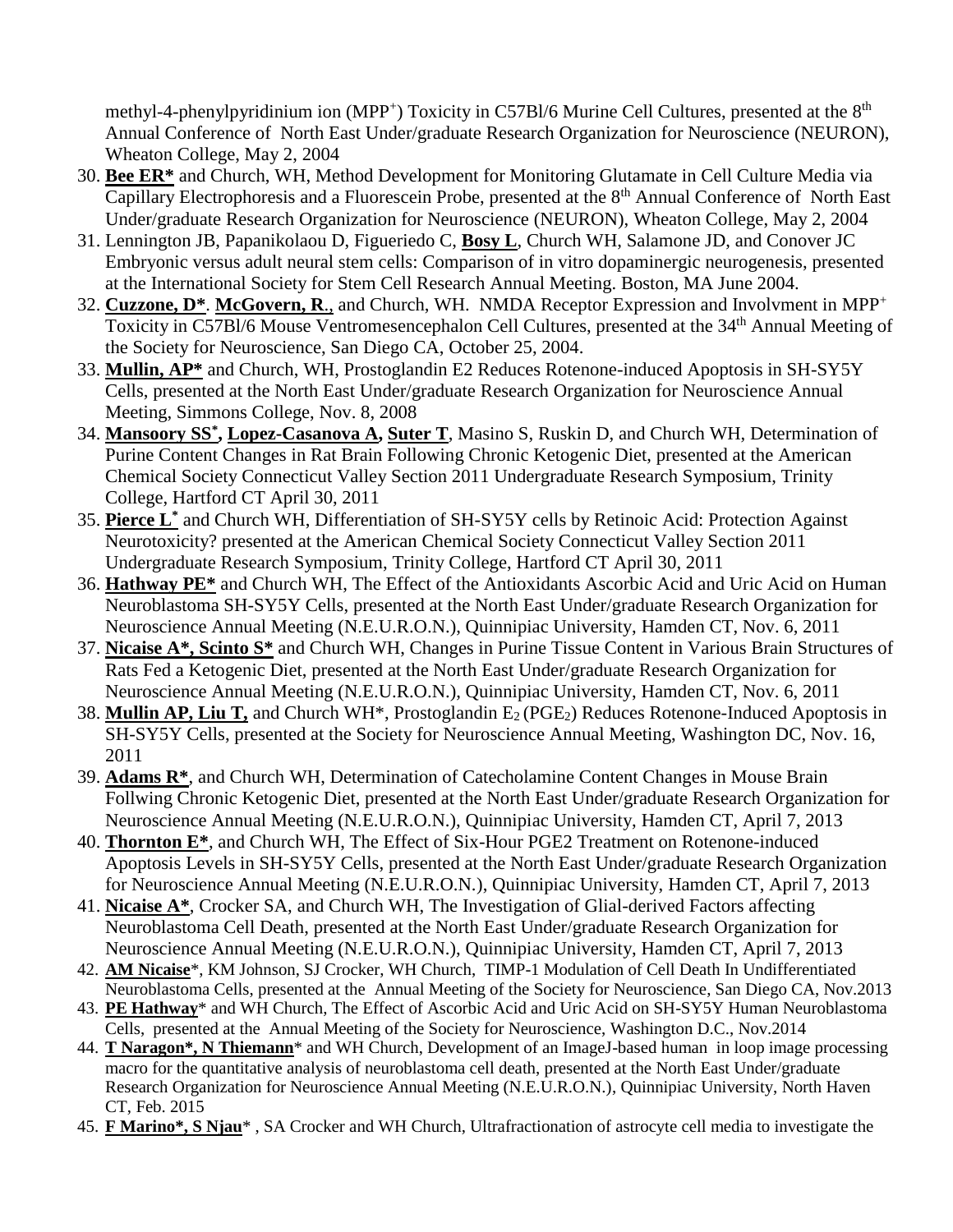effects of an astrocyte-secreted factor on SH-SY5Y neuroblastoma cells, presented at the North East Under/graduate Research Organization for Neuroscience Annual Meeting (N.E.U.R.O.N.), Quinnipiac University, North Haven CT, Feb. 2015

- 46. **F Marino\*, S Njau**\*, **T Naragon\*, N Thiemann**\*, SA Crocker and WH Church, Investigation of a TIMP-1 Modulated Glial-derived Cell Death Inducing Factor, presented at the American Chemical Society, Connecticut Valley Sectional Meeting, April 18<sup>th</sup>, 2015, University of St. Joseph, West Hartford CT, April 18<sup>th</sup>, 2015
- 47. **JG Rubin\*, ML Dyer**, and WH Church, Ketogenic Diet Induces Changes in Purine-Dopamine Neuronal System Interactions, presented at the Annual Society for Neuroscience Meeting, Chicago, IL, Oct. 2015
- 48. **A Chughtai**\*, **Meagan Lees**, Luis Martinez and WH Church, Sex differences in neurochemical responses to cocaine and a ketogenic diet in rats, presented at the  $32<sup>nd</sup>$  NEURON Conference, North Haven CT, Feb. 2019.

\* denotes presenter underline denotes undergraduate author bold indicates Trinity undergraduate

# **PROFESSIONAL PRESENTATIONS**

1."Disruption of a Skilled Motor Task Due to Localized Depletion of Nigrostriatal Dopamine," K. E. Sabol, D. B. Neill, S. A. Wages, W.H. Church, and J. B. Justice, Jr., presented at Society for Neuroscience Meeting, Boston, MA, Nov. 1984.

2."Optimization of a Smallbore Chromatographic System for the Analysis of Brain Perfusates of Freely-moving, Behaving Rats," W.H. Church and J.B. Justice, Jr., presented at the 10th International Symposium on Column Liquid Chromatography, San Francisco, CA, May 1986.

3."A model of the Dynamics of Dopamine Release, Uptake, and Metabolism in Rat Striatum," J.B. Justice, A.C. Michael, L.C. Nicolaysen. and W.H. Church, presented at Society for Neuroscience Meeting, Washington D.C., November, 1986.

4."Applications of Microdialysis to Neuroendocrine Studies" W.H. Church and P.M. Plotsky, presented at the Gordon Research Conference on Analytical Chemistry, New Hampton, NH, August, 1988.

5."Smallbore HPLC/ED Methods in Neurochemical Analysis," W.H. Church, presented at the New England Academic Analytical Chemistry Conference, Salem, MA, Nov. 1988.

6."Inhibition of Catecholamine Autoxidation By Ascorbic Acid and Uric Acid" W.H. Church and V.L. Ward, presented at the 21st Annual Meeting of the Society for Neuroscience, New Orleans, LA, Nov. 1991.

7."Involvement of Uric Acid in *In Vivo* Dopaminergic Neurodegeneration". W.H. Church, V.L. Ward, and J.F. McGinty, presented at the 22nd Annual Meeting of the Society for Neuroscience, Aneheim, CA, Oct. 1992.

8."Involvement of Uric Acid in *In Vivo* Dopaminergic Neurodegeneration". W.H. Church, V.L. Ward, and J.F. McGinty, presented at the 205th National Meeting of the American Chemical Society, Denver, CO, March 1993. 9."Determination of Nomifensine and Dopamine in Dialysate Using GC/MS." T.L. Townsend and W.H. Church,

presented at the 23rd Annual Meeting of the Society for Neuroscience, Washington, D.C., Nov. 1993.

10."Separation of Inositol Phosphates with Field Amplification in Capillary Electrophoresis", H.T. Chiang and W.H. Church, presented at the 1993 Meeting-in-Miniature, Dept. of Chemistry, ECU, Nov. 1993

11."Uric Acid Levels in the Substantia Nigra of Guinea Pigs under the Effect of Iron: A Microdialysis Study" T.F. Yung and W.H. Church, presented at the 1993 Meeting-in-Miniature, Dept. of Chemistry, ECU, Nov. 1993 12. "Acute Effects of Dopamine Neurotoxins on Uric Acid Levels in the Nigro-striatal System of Guinea Pigs" T.F. Yung and W H. Church, presented at the North Carolina Society for Neuroscience Day, Duke University, Durham N.C. March, 1994

13."Acute Effects of Dopamine Neurotoxins on Uric Acid Levels in the Nigro-striatal System of Guinea Pigs" T.F. Yung and W H. Church, presented at the 24th Annual Meeting of the Society for Neuroscience, Nov. 1994.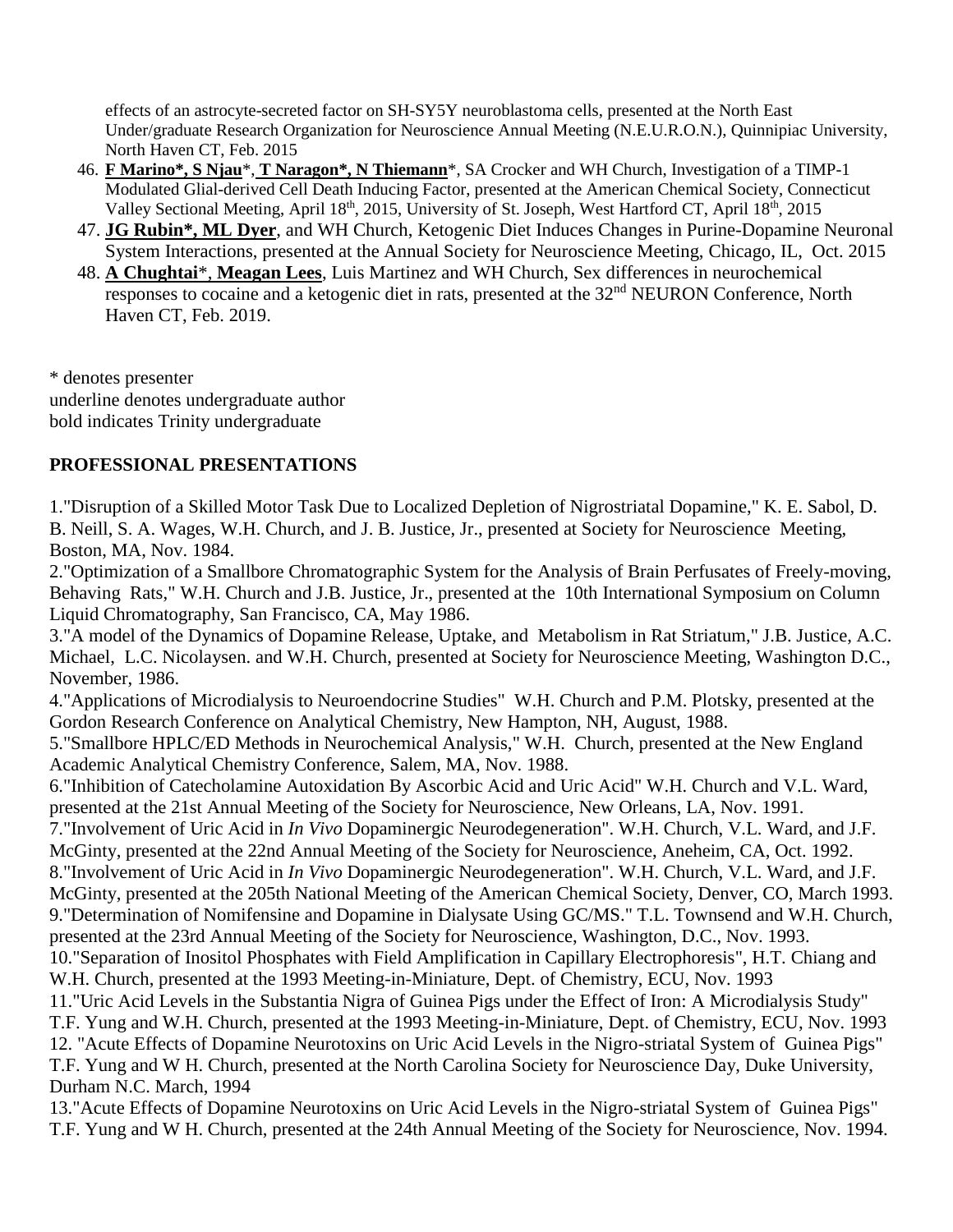14. " Kinetics Studies on NDA Derivatization of Amino Acids" G.A. Marshall and W.H. Church, presented that the 216<sup>th</sup> ACS National Meeting, Boston, MA Aug 1998.

15. "The Relationship between NR1 Subunit Expression to MPP<sup>+</sup> Neurotoxicity in Cultured Dopamine Neurons", WH Church and SJ Hewett, presented at the Annual Society for Neuroscience Meeting, Nov. 2002

### **INVITED LECTURES**

"Analytical Chemistry in the Neurosciences" Department of Chemistry, University of Connecticut at Storrs, April 1989

"Application of Microdialysis/Small Bore HPLC to Neurochemical Studies" Joint Department of Pharmacology and East Carolina Chapter of the Society for Neuroscience, East Carolina Medical School, Greenville NC, Nov. 1990

"Analytical Chemistry in the Neurosciences" Department of Chemistry, James Madison University, Harrisonburg, VA, Oct. 1991

"Uric Acid and Dopamine Autoxidation Involvement in Parkinson's Disease" Department of Biochemistry, East Carolina University School of Medicine, Oct. 1993.

"Uric Acid Involvement in Parkinson's Disease", Dept. of Chemistry, College of Charleston, Charleston, S.C., Dec. 1993.

"Analytical Chemistry in the Neurosciences" Department of Chemistry, Davidson College, Feb. 1995 "Uric Acid Involvement in Parkinson's Disease" Department of Physical Science, Pembroke State University, April 1995

"Getting Students Excited About Chemistry - Putting Lab Before Lecture and Letting the Data Speak for Itself." Chemical Education II Symposium, American Institute of Chemists, Inc., Charlotte, NC, Feb. 1996

"Parkinson's Disease - What Makes the Brain Cells Die?" - Faculty Lecture Series, Trinity College - Feb. 1997 "Analytical Chemistry in the Neurosciences" - Connecticutt Valley Section of the American Chemical Society - April, 1997

"Analytical Chemistry in the Neurosciences" - Mount Holyoke College, April, 1998.

"Quantifying Neurotransmitters in Brain Tissue Using HPLC" - Project Kaleidoscope "Undergraduate

Neuroscience Education: From the Enchanted Loom to the World Wide Web": Trinity College, June 23, 2001

"Parkinson's Disease: Susceptible and Exposed - An Update on Mechanisms of Neuron Death" Faculty Research Committee Lecture Series, Trinity College, Jan. 21, 2004

"Neurodegenerative Disease – Combating a Major Health Issue in Aging America" – Reunion Weekend, Trinity College, June 9, 2006

Church, WH. "Neurodegenerative Diseases: Combating a Major Health Issue in our Aging Society with Undergraduate Researchers", Trinity College Faculty Lecture Series, The Trinity Club of Washington DC, Nov. 16, 2011

# **BA/MA ACCELERATED MASTERS PROGRAM STUDENTS (Neuroscience Program)**

Jacob G. Rubin – "An Initial Analysis of a Long-term Ketogenic Diet's Impact on Motor Behavior, Brain Purine Systems, and Nigral Dopamine Neurons in a New Genetic Rodent Model of Parkinson's Disease", 2016

Nate Thiemann – Development of Imprinted Polymers for Artificial Acetylcholine Receptors, 2017

# **HONORS THESIS STUDENTS**

CHEMISTRY/BIOCHEMISTRY

Adam L. Orr (2000): Ph.D.(2008), Department of Neuroscience, Emory University; Research Scientist